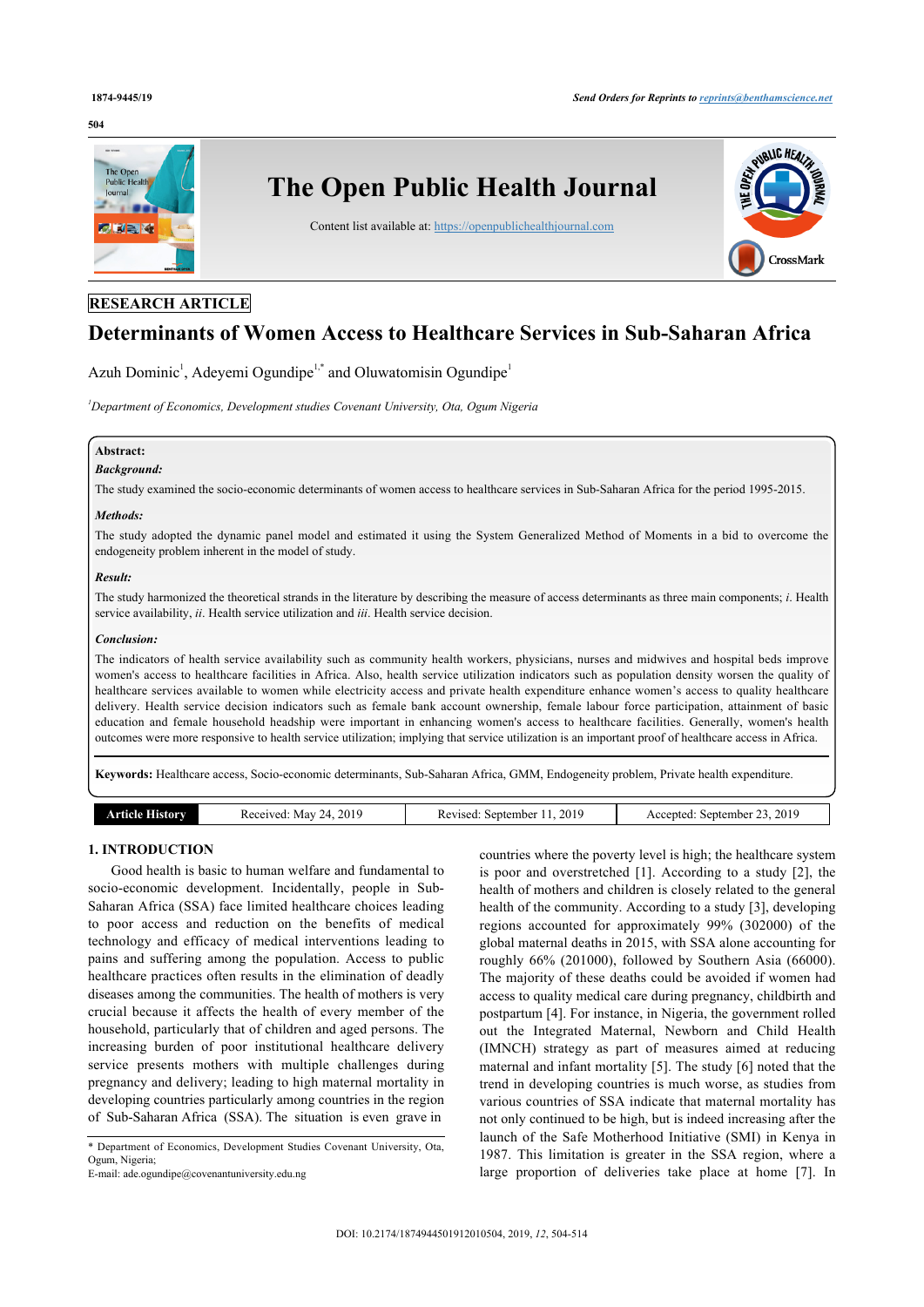developing countries, less than 50% of deliveries occur in health facilities therefore skilled birth assistance is not utilized in such deliveries. Access to and use of health services is low in Africa, and this is reflected in the poor maternal health indicators [\[8\]](#page-9-7).

Insufficient or poor use of maternal healthcare services is largely responsible for the high rate of maternal deaths in the sub-region. According to the study [\[9\]](#page-9-8), maternal mortality and morbidity can be reduced through access to appropriate healthcare during pregnancy and delivery; however, in SSA women continue to face limited access to such services. Similarly, the study[[10\]](#page-10-0) concludes that lack of access to appropriate obstetric care, especially during labor, compounds the risk of adverse fatal outcomes such as death or disability. Improving maternal and infant health continues to be a major challenge such that a woman living in Sub-Saharan Africa has a 1 in 31 chance of dying during pregnancy or childbirth, as compared to 1 in 4,300 in a high-income country[[11](#page-10-1)]. The study [[12\]](#page-10-2) opined that in order to reduce the risk of maternal and infant morbidity and mortality, especially in places where the general socio-economic status is low, access and utilization of the obstetric services is an effective way. Accessibility of maternal healthcare facilities is important in the use of essential maternal services, thereby ensuring the survival chances of mothers and children. The study [[13\]](#page-10-3) equally found that access and utilization of maternal health services in the health facilities have been linked with improved maternal and neonatal health outcomes. Low uptake of Antenatal Care (ANC) is an important determinant of high maternal mortality rate in developing countries and is one of the basic components of maternal care on which the life of mothers and babies depend [\[14](#page-10-4)]. According to the WHO, 536000 women die every year in the world from causes relating to pregnancy, childbirth or postpartum. Ninety- nine percent of these deaths occur in developing countries. The ANC services help pregnant women by identifying complications associated with pregnancy or diseases that might adversely affect the pregnancy[[15\]](#page-10-5).

In addition to other specific country initiatives, there have been several strategic measures towards reduction in maternal mortality since 1980s, such as the International Safe Motherhood Initiative (SMI), launched in 1987, in Kenya; the International Conference on Population and Development (ICPD), 1994, Cairo in Egypt; the Fourth World Conference on Women, Beijing, 1995, in China; United Nations MDGs 2000 and SDGs 2015. In spite, the worrisome aspect of this situation is that in SSA as a whole, there has been no discernible or perceptible change over the past two or more decades. Scholars have suggested that socio-economic and health-related factors are responsible for high maternal deaths among mothers in SSA; the factors maternal education, husband's education, employment status, and cost of healthcare services, household income, access to health information, inadequate healthcare providers and availability of service [\[16](#page-10-6) - [21](#page-10-7)]. Incidentally, not many studies have examined critically these factors and how they influence access to healthcare services in SSA. Hence, the present study will facilitate understanding the reasons behind the poor access to and use of healthcare services and generate strategic interventions to address the problem of high maternal mortality in the sub-region. The main objective of this study is to determine the influence of socio-economic factors on access to and use of maternal health care services in SSA.

# **2. CONCEPTUALIZATION OF HEALTH ACCESS**

The concept of access has long occupied the literature with vast debate in an attempt to unravel the constituent of access to healthcare services. Yet theoretical direction on what constitutes health access is still shrouded with ambiguity. The description available in academic literature and public policies is limited access to healthcare affordability and geographical proximity. This implies that healthcare access basically centers on issues regarding health insurance coverage and healthcare providers' distance to patients. According to researchers [[22](#page-10-8) - [24](#page-10-9)], these measures are the easy way out for regulatory agencies charged with ensuring access, as they are readily understandable and relatively simple to measure. An attempt to conceptualize access should entail a broader perspective. A study[[24\]](#page-10-9) described access in four approaches, namely; definitions, measures, barriers and framework. Conceptualizing access by definitions basically reviews the various theoretical explanation of the concept in the existing literature. For example, another study[[25](#page-10-10)] described access as the use of services and not simply the presence of the facility. A study [[22](#page-10-8)] sees it as the ability of a population or a segment of the population to obtain health services. In the same manner, another study [\[26\]](#page-10-11) considered it in terms of four key aspects: availability, utilization, relevance and effectiveness, and quality.

Another theoretical strand in access conceptualization is centered on access measures – this illustrates access as performance (access performance). It essentially considers the process, measures and how the system works to deliver expected results. Examples of such process measures include: the length of time it takes to secure an appointment, proximity to a usual source of care, the availability and ease of contacting a provider, likelihood of delaying healthcare due to facility deficiency or dysfunctional support services and the possibility of having a regular source of care [\[27](#page-10-12) - [29\]](#page-10-2).

Furthermore, the theoretical strand espoused by some studies[[30](#page-10-13), [31\]](#page-10-14) conceptualized access as the removal of barriers to health service delivery. Access to health services is often limited by inadequate cash to pay for health services, high cost of health services, long distance to service provider, absence of transportation options, limited hours of providers operation, physical inaccessibility, personal preference for alternate sources, inability to make independent health decisions etc. However, the study [[30](#page-10-13)] proposed three types of barriers to access conceptualization which include: structural barriers, financial barriers and personal barriers. In the same manner [\[31](#page-10-14)], extended the concept by introducing cognitive barriers.

The last theoretical strand as proposed by Donabedian [[25\]](#page-10-10) and propagated by Ricketts *et al* [[32\]](#page-10-5) and Mackinney *et al* [\[24](#page-10-9)], viewed access as developing a coordinated, effective and rich framework of interaction between multiple access influences and system characteristics. This strand extensively emphasized the 'framework' in describing access. The study [\[25\]](#page-10-10) emphasized that though the presence of providers is necessary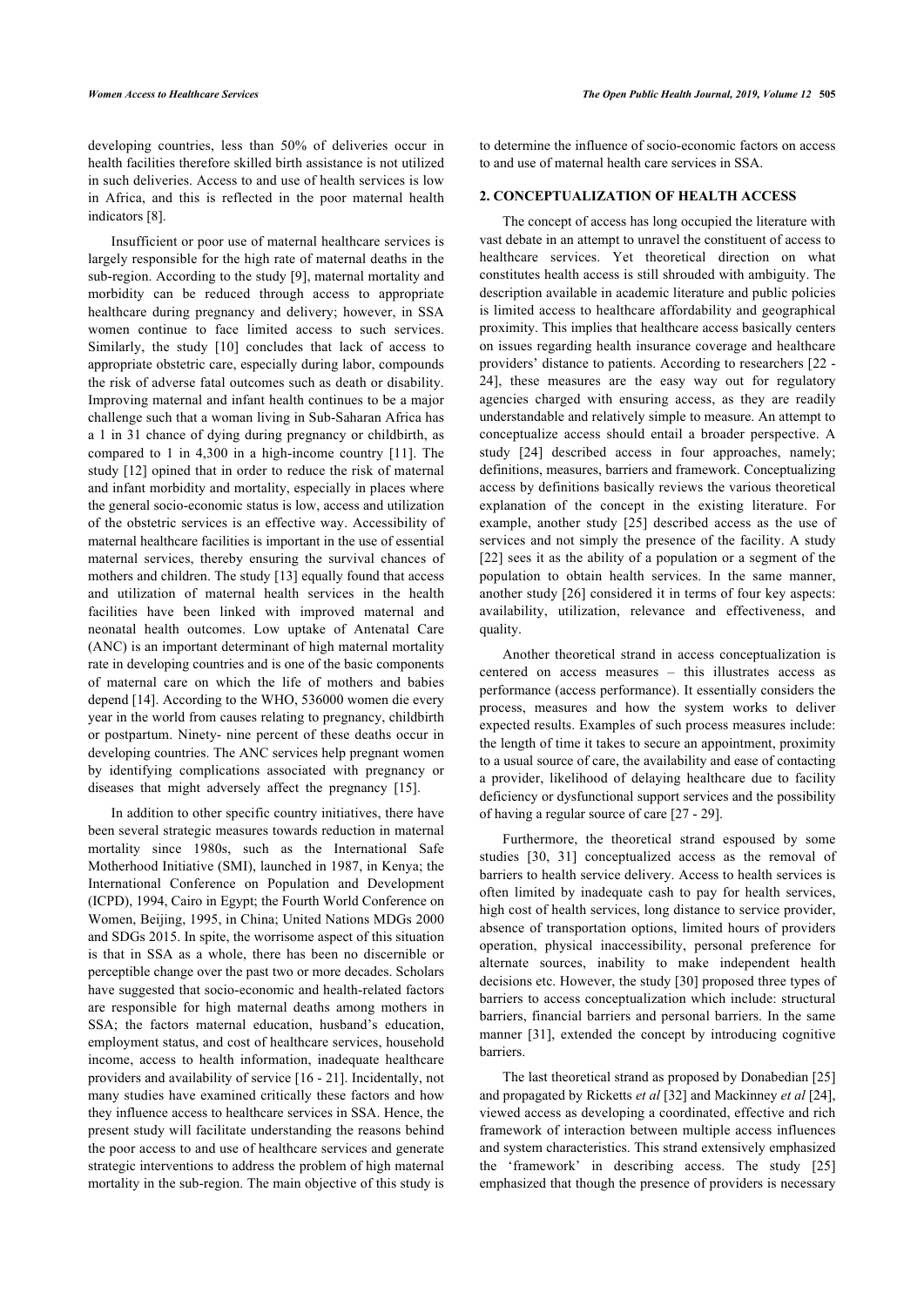but the ultimate proof of access is the use of services. Also, adequate access would not only generate use but also provide equal health potential to different social classes and geographic locations. The framework that will impact access must consider the following: *i*. temporal match between providers' care delivery schedule and patients' work/play schedules, *ii*. Spatial distribution of service care recipients and health facilities, *iii*. The socio-organization of an area considering the patients' socioeconomic class, gender, ethnicity, mental health status, and *iv*. The level of health care financing available will influence access.

The foregoing has extensively identified the available theoretical positions on the concept of access to health services. From the origin of this discourse in the literature to date, diverse views have emerged to how best to conceptualize health access. This present examination harmonized the existing strands into three major components to capture important determinants of women's access to healthcare services (Table **[1](#page-2-0)**); these determinants include: *i*. Health service availability, *ii*. Health service utilization, and *iii*. Health services decision.

<span id="page-2-0"></span>**Table 1. Conceptualization of health access determinants.**

| <b>Health Services</b><br><b>Availability</b>           | <b>Health Service</b><br>Utilization/affordability | <b>Health Services</b><br><b>Decision</b>           |
|---------------------------------------------------------|----------------------------------------------------|-----------------------------------------------------|
| Community health<br>workers (per 1000<br>people         | Per Capita income                                  | Education<br>(Female)                               |
| Physicians (per<br>$1000$ people)                       | Out-of-pocket health<br>expenditure                | Female household                                    |
| Nurses and<br>Midwives (per<br>$1000$ people)           | External resources for health                      | Account at<br>financial<br>institutions<br>(Female) |
| Hospital beds (per Population density<br>$1000$ people) |                                                    | Labour force<br>participation rate<br>(Female)      |

Source: compiled by authors

# **3. ANALYTICAL FRAMEWORK AND METHOD-OLOGY**

Following the several attempts by the erstwhile theoretical strands in conceptualizing health access determinants, the study expatiates on the existing relations by constructing an analytical framework to depict how the determinants of women access transmit to influencing woman health outcomes. We diagrammatically identify the pathways and links from health access to health outcomes. Basically, the study sees the determinants of women's healthcare services as premised on three factors, including health services availability, health services utilization and health service decision. The first component bothers on the availability of healthcare services such as personnel and facilities. The second is a measure of the extent of use – the ability of the healthcare receivers to access the healthcare services which can be hindered by the functionality of the healthcare services and the elasticity of its demand effectiveness (ability to pay). The third factor considers the independent ability of healthcare receivers to make an independent decision on the choice of healthcare.

Globally, women have been considered to dominate the

healthcare decisions for themselves and families. According to the US Labour Department, women are responsible for making about 80 percent of healthcare decisions for their families. Certainly, this trend differs in some regions, as a certain aspect of culture tends to traditionally overwhelm the ability of women to take independent decisions on matters that affect them. Though, the dominance of this limitation could be dependent on the literacy and financial independence of women. Evidence abound that women in SSA often have limited autonomy and control over their reproductive health decisions, implying that intra-familial decision-making affects women's ability to access and use maternal health services.

The functional form of the relationship between access and health outcomes can be presented as:

$$
HLT_{otc} = f(HAVHAIDINST) \quad HAV = \begin{cases} HSA \\ HSU \\ HSD \end{cases} \tag{1}
$$

Where  $HLT<sup>ote</sup>$  is women's health outcomes (a proxy for women access to healthcare services), HAV is health access variables and it is a column matrix of determinants of health outcomes. HAID is total official development assistance for health and INST is institutions. HSA is health services availability, HSU is health services utilization, HSD is health services decision.

The model can be further structured into three to capture the different categories of determinants of women's health access services. This is illustrated as follows:

Health Services Availability Model:

$$
HLT_{otc} = \beta_0 + \beta_1 CHW_{it} + \beta_2 PHY_{it} + \beta_3 NMW_{it} +
$$
  
\n
$$
\beta_4 HBD_{it} + \beta_5 HAID_{it} + \beta_6 PCI_{it} + \beta_7 INST_{it} + \varepsilon_t
$$
 (2)

Health Services Utilization Model:

$$
HLT_{otc} = \alpha_0 + \alpha_1 exp_{it} + \alpha_2 PDN_{it} + \alpha_3 AEL_{it}
$$
  
+  $\alpha_4 HAID_{it} + \alpha_5 PCI_{it} + \alpha_6 INST_{it} + u_t$  (3)

$$
HLT_{otc} = \varphi_0 + \varphi_1 EDU_{it} + \varphi_2 FHH_{it} + \varphi_3 AFI_{it} +
$$
  
\n
$$
\varphi_4 LFP_{it} + \beta_5 HAID_{it} + \beta_6 PCI_{it} + \beta_7 INST_{it} + \omega_t
$$
 (4)

Where CHW denotes community health workers, PHY denotes physicians, NMW denotes nurses and midwives, HBD denotes hospital beds, HAID is total official development assistance for health, PCI is GDP per capita, expis out-ofpocket health expenditure, PDN is population density, AEL is electricity access, EDU is female primary school enrollment, FHH is female-headed household, AFI is female account ownership at financial institutions, LFP is female labour force participation rate, and åt,ut,ùtare the random error terms.

The estimation technique adopted is based on a dynamic panel data model with country fixed effects, and is estimated using the System Generalized Method of Moments (SGMM). This is necessary in order to overcome the problem of reverse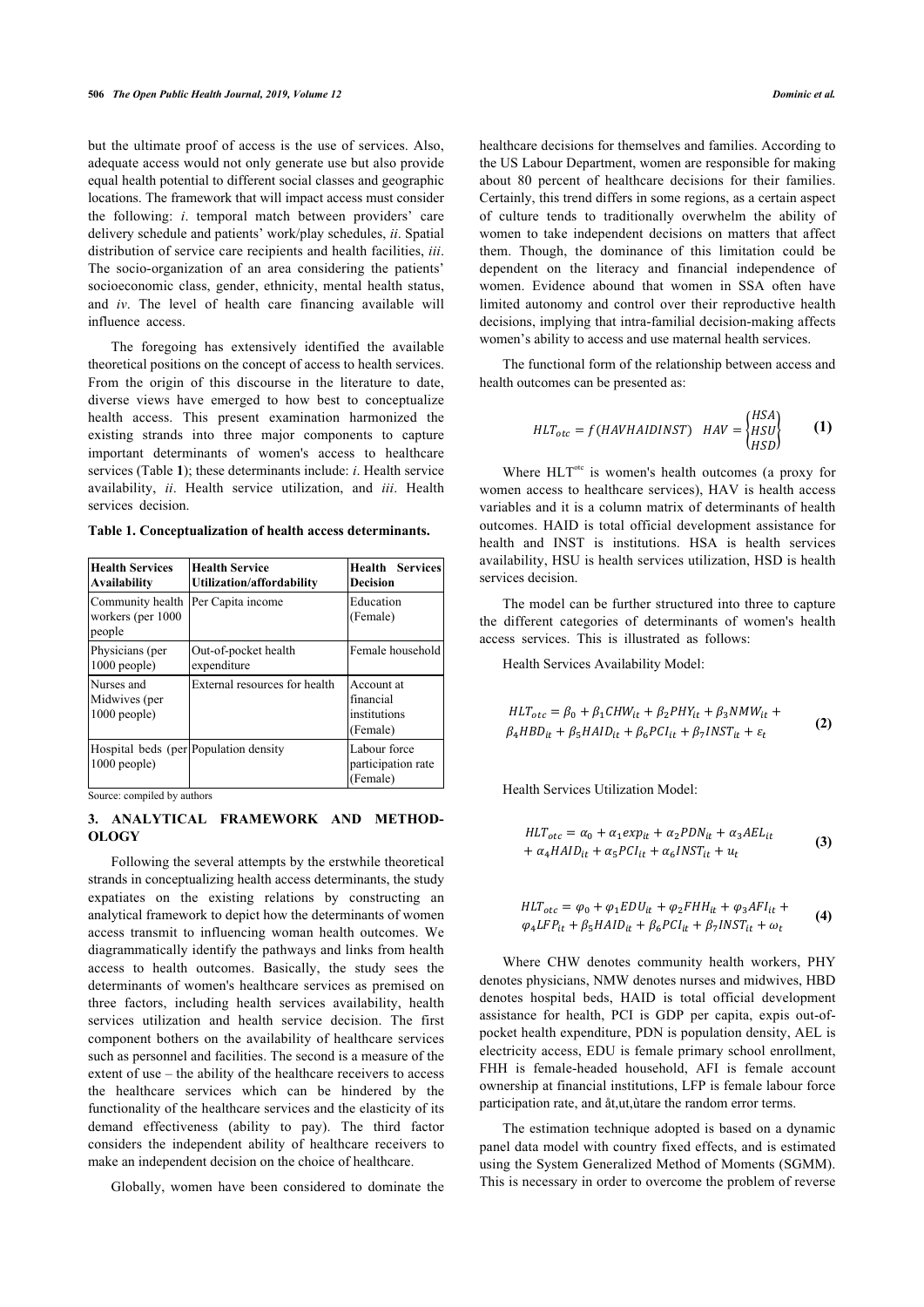causation inherent in the model. In this model, all predetermined and endogenous variables are instrumented by their appropriate lags, to avoid introducing a spurious correlation between these variables and the error term. The SGMM is dynamic in nature and thus preferable to the static panel data models in which the regressors are correlated with the country-specific effects and are usually estimated using the so-called Fixed Effects (FE) estimator. The class of GMM estimators [\[33](#page-10-15) - [35](#page-10-16)] proposed the use of extra moment conditions that rely on certain stationarity conditions of the initial observation. When these conditions are satisfied, the SGMM tends to have much better finite sample properties in terms of bias and root mean squared error than other variants of GMM such as Difference GMM. The relative importance of System GMM makes it an estimator of choice in many applied panel data settings.

The GMM specification can be illustrated as follows:

$$
\Delta y_{i,t} - \Delta y_{i,t-1} = \gamma (y_{i,t-1} - y_{i,t-2}) + \sum_{j=1}^{k'} \beta_j (x_{j,i,t} - x_{j,i,t-1}) + (\alpha_t - \alpha_{t-1}) + \varepsilon_{i,t} - \varepsilon_{i,t-1}
$$
 (5)

As clearly observed in equation *5*, regressors may also be correlated with the error term, such that yi,t-1 is correlated with åi,t-1 and xj,i,t maybe correlated with åi,t-1. This challenge is resolved by using lagged observations of the regressors as instruments. Specifically, under the assumption that xj,i,t-2 is predetermined, xj,i,t-1 is a valid instrument and xj,it,t-2 is valid if xj,i,t is endogenous; a situation valid for our aid and policy instrument. In equation *6-8*, the country- specific effects are removed by differencing the data.

The empirical models to be estimated are specified in the GMM structural form presented as follows:

$$
\Delta HLT_{otc} = \beta_1 \Delta HLT_{otc_{t-1}} + \beta_2 \Delta CHW_{it} +
$$
  
\n
$$
\beta_3 \Delta PHY_{it} + \beta_4 \Delta NMW_{it} + \beta_5 \Delta HBD_{it} +
$$
  
\n
$$
\beta_6 \Delta HAID_{it} + \beta_7 \Delta PCI_{it} + \beta_8 \Delta INST_{it} + \Delta \varepsilon_t.6
$$
\n(6)

$$
\Delta HLT_{otc} = \alpha_1 \Delta HLT_{otc_{t-1}} + \alpha_2 \Delta exp_{it} +
$$
  
\n
$$
\alpha_3 \Delta PDN_{it} + \alpha_4 \Delta AEL_{it} + \alpha_5 \Delta HAID_{it} +
$$
  
\n
$$
\alpha_6 \Delta PCI_{it} + \alpha_7 \Delta INST_{it} + \Delta u_t ...
$$
\n(7)

$$
\Delta HLT_{otc} = \varphi_1 \Delta HLT_{otc_{t-1}} + \varphi_2 \Delta EDU_{it} +
$$
  
\n
$$
\varphi_3 \Delta FHH_{it} + \varphi_4 \Delta AFI_{it} + \varphi_5 \Delta LFP_{it} + \beta_5 \Delta HAID_{it} +
$$
  
\n
$$
\beta_7 \Delta PCI_{it} + \beta_8 \Delta INST_{it} + \Delta \omega_t.8
$$

The data for the empirical investigations were obtained from reputable databases including, World Development Indicators (WDI) and World Governance Indicators (WGI), both of World Bank publications for the period 1995 to 2016.

#### **4. RESULT AND DISCUSSION**

The study assesses the determinants of women's access to healthcare facilities in Africa. The determinants were categorized into three categories namely: *i.* Service availability; *ii.* Service utilization/affordability; and *iii*. Service decision ability. The empirical procedure analyzed how these categories of determinants influence women's access to healthcare facilities in Africa. The study captured women's health access using health outcomes such as maternal mortality rate, female life expectancy and prevalence of anemia among non-pregnant women.

The results of the estimation were presented in sequence with adequate explanation. The estimation was completed using the two-step SGMM (xtabond2 specification). The twostep system GMM uses a consistent estimator of the weighing matrix, though could yield standard errors that are downward biased. Also, the Arellano-Bond test for autocorrelation was applied in order to purge the unobserved and perfectly autocorrelated idiosyncratic errors. The results were presented as  $AR(1)$  and  $AR(2)$  in the lower panel of the result tables and suggest no cases of serial correlation at 1% significance level. Also, a test of instrument validity was conducted using the Sargan test. The results do not reject the over-identifying restriction, implying that instruments are considered valid. Finally, the F-test in the results is considered satisfactory at 1% significance level, implying that the exogenous variables are all jointly significant.

Table**2** (see appendix) comprises the regression results indicating the effect of healthcare services availability on women's health outcomes in Africa. From the result in Table **[2](#page-5-0)**, the provision of community health workers and health physician were significant in improving female life expectancy and also these factors reduce the prevalence of anemia among non-pregnant women in Africa. The result implies that a unit increase in the number of community health workers and physicians raises female life expectancy by 1.5 units and 0.9 units respectively. Likewise, a unit increase in the number of community health workers and physicians causes the prevalence of anemia among non-pregnant women to fall by 2.49 and 3.36 units, respectively. The results are consistent with the study [[36](#page-10-17) - [38](#page-10-7)] which suggests that CHWs enable people to access and navigate the healthcare system and better manage their health conditions, coordinate services for people with multiple chronic conditions, and lead community-wide efforts to identify and address underlying causes of poor health. Similarly, available evidence from Table**2** show that the availability of nurses and midwives enhances women's access to healthcare facilities. The number of nurses and midwives significantly impacts women's health outcomes in Africa; as a unit increase in nurses and midwives reduces maternal mortality by about 17.4% while enhancing female life expectancy by about 0.1 units.

The availability of nurses and midwives is more significantly potent in reducing the maternal mortality rate. This would not be unconnected to the fact that most of the lifethreatening maternal mortality diseases (especially the anti and postnatal complications) are largely preventable when early diagnosed and treated, given that maternal deaths in Africa arise mainly from these complications. Healthcare services interventions targeted at women would appropriately address the challenges as seen in Table **[2](#page-5-0)**. The result supports evidence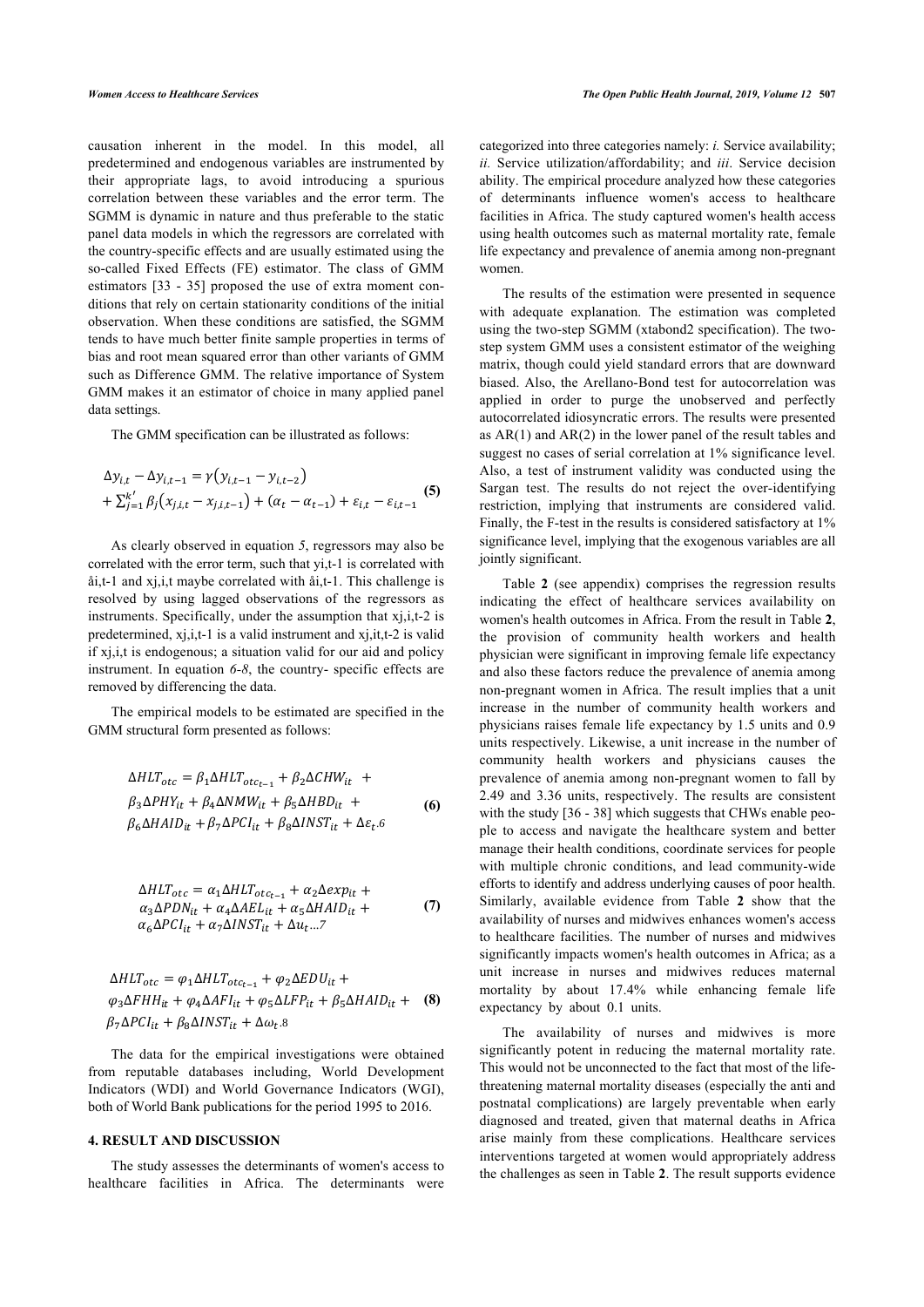from studies [\[39](#page-10-18) - [42\]](#page-10-19), implying that the provision of affordable, acceptable, high-quality health services leads to better access to necessary care and improved population health, particularly for growing numbers of vulnerable individuals and communities. Also, the result considers the effect of per capita income on women's healthcare access in Africa. Average income exerts no significant contemporaneous effect on women's health outcomes in Africa, basically because of the extent of income inequality in the region. This evidence contradicts the assertion by the relative income hypothesis which proposes that the distribution of income within societies is an important determinant of that population's health consumption. The contradiction could be linked to the reality that African states (especially the SSA economies) have the highest income disparity in the world, with about 5% of the population sharing over 90% of the region's wealth and heavily based bottom billion.

Conversely, official development assistance significantly improves women's health outcomes in the African region. It reduces maternal mortality rate and incidence of anemia among non-pregnant women by 24.1 units and 0.2 units respectively and raises life expectancy by 0.2 units. Similarly, female basic education and institution significantly impact women health outcomes. Generally, foreign intervention assistance (ODA), and availability of midwives (NMW) and institutions (INST) were most important in enhancing women's health outcomes in Africa. It is necessary to note that the maternal mortality rate (as a health outcome) is more responsive to health services factors. This is due to the fact that it encompassed a larger weight of women's health outcomes, as low female life expectation and prevalence of anemia among pregnant women could be a major contributor to maternal mortality rate.

The regression results in Table **[3](#page-6-0)** (see appendix) describe women's access to healthcare facilities as a function of the capability to utilize the available healthcare services. These capability/utilization factors include: *i.* The population density of the area where such health services are available; *ii*. Access to electricity/energy services in an area for effective utilization of health services; and *iii.* Out of pocket expenditure on health services. Available evidence from the regression procedure show that population density worsens women's health outcomes in Africa. This indicates that the population per square km of land area in Africa region seems larger than the available facilities, hence limiting the utilization per person. This is not farfetched, as most African states have the smallest number of physicians per population. In addition, electricity access reduces maternal mortality ratio (per 100, 000 live births) in Africa; as a unit increase in access to electricity significantly dwindles maternal mortality by about 5.64 units. This implies that the introduction of off-grid electricity services in homes and health facilities in the region contributes significantly to reducing maternal mortality as necessary health intervention services are quickly provided when emergencies occur. Also, women are less exposed to the strenuous act of fetching firewoods and biomass for cooking and heating purposes and generally less susceptible to the health hazards from using traditional biomass. Similarly, the results suggest that electricity access significantly enhances the life expectancy of women, implying that access to efficient and clean energy services improves women's health outcomes in Africa. Women are mostly at the disadvantaged end in the utilization of dirty energy resources. They engage in biomass gathering, spending the time that would have been put into productive uses and continually exposed to the de-humming and hazardous flames from the use of traditional biomass.

On the other hand, Table**3** indicates that private health expenditure significantly influences female life expectancy and incidences of anemia among non-pregnant women in Africa. This implies that individuals' private expenditure on health improves life expectancy by 0.002 units and reduces incidences of anemia among non-pregnant women by 0.009 units. This result indicates that women's health outcomes in Africa are less responsive to out-of-pocket expenditure. To support this point, the out-of-pocket expenditure does not significantly influence the maternal mortality ratio. The result is not surprising, given the low per capita income in the region; health services (especially complications surrounding postnatal care) can better be provided by the government public health spending.

The regression results in Table **[3](#page-6-0)** (see appendix) describe women's healthcare access as depending on the capability of women to take independent decisions in accessing healthcare facilities. In this study, we consider women's social and economic capabilities including; number of women account holders at financial institutions, female labour force participation rate, female basic education and number of households headed by women. The evidence from Table**3** reveals that the number of female accounts at financial institutions and the female labour force participation rate were important factors enhancing women's access to healthcare facilities in Africa. In the same manner, female education and household headship improve health outcomes by reducing the ratio of maternal mortality per 100,000 live births and the proportion of non-pregnant women with anemia by 0.4 units and 0.1 units, respectively. The result suggests that the capability to make an independent decision and unhindered access to appropriate financing improves women's access to healthcare facilities in Africa.

The regression result in Table **[1](#page-2-0)** (see appendix) comprises the index values for the categories of the determinants of women's health outcomes in Africa. These indexes are health services availability index, health services utilization index and health services decision index. The indexes are developed using the principal component analysis [\[43\]](#page-10-20) of several health services variables. For instance, the health services availability is an index of four health service variables, namely: community health workers (per 1000 people), physicians (per 1000 people), nurses and midwives (per 1000 people) and hospital beds (per 1000 people). The health service utilization index comprises per capita income, out-of-pocket health expenditure, population density and access to electricity. Also, the health service decision index comprises of female education, female household headship, female labour force participation rate and female account at financial institutions. Evidence from the regression Table **[1](#page-2-0)** show that the health services availability index induced an important variation on women's health outcomes as maternal mortality diminishes. This implies that as more health personnel and facilities become available, the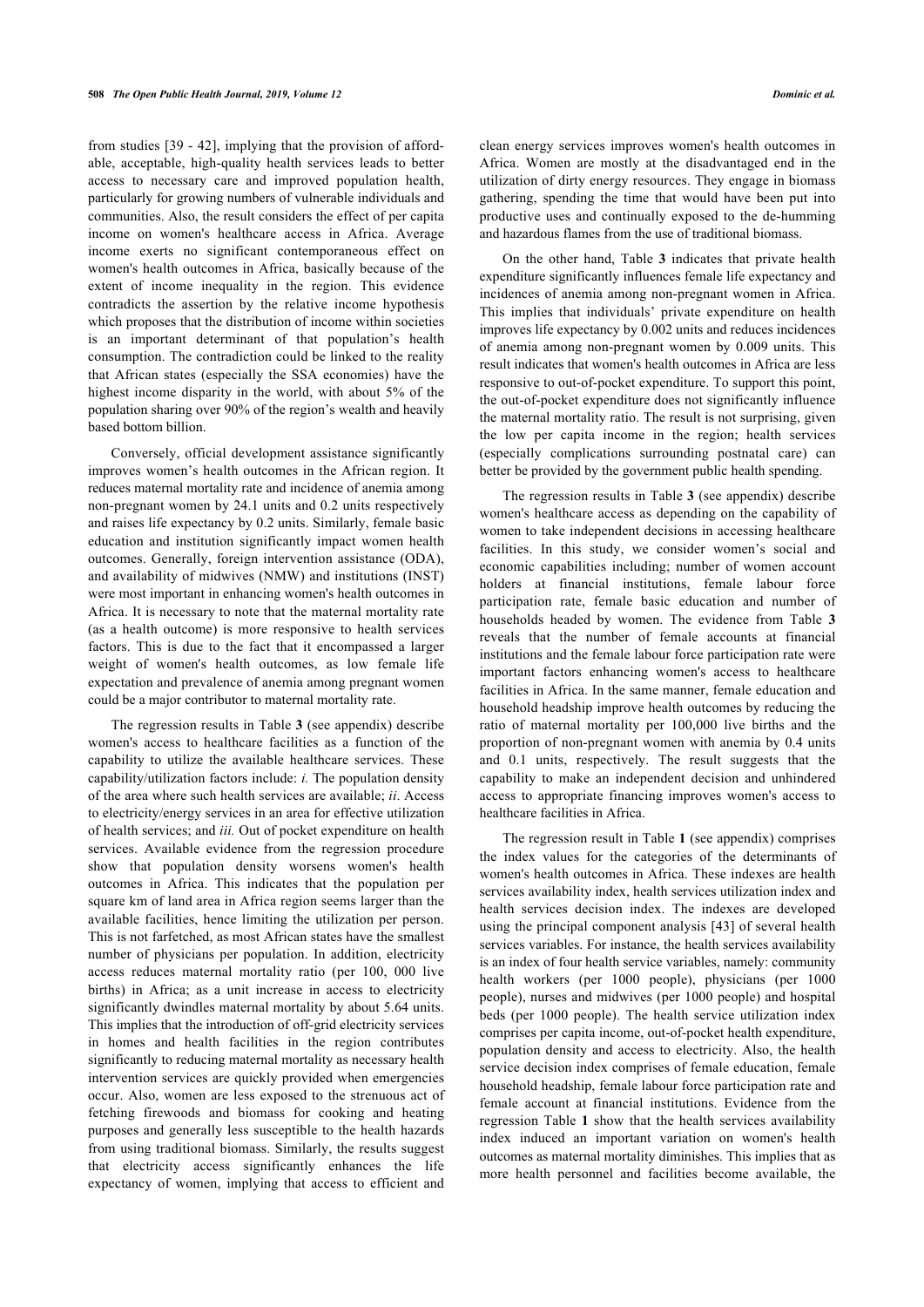number of women mortality from birth complications dwindles by seven units in Africa. Similarly, health services affordability/utilization exerts a more significant variation on health outcomes. The result implies that as utilization access improves, maternal mortality rate and anemia among nonpregnant women reduce by 49.4 units and 2.8 units, respectively while women's life expectancy improves by 0.63



**Fig. (1).** An analytical framework linking health access determinants to health outcomes. Source: Authors' compilation.

# <span id="page-5-0"></span>**Table 2. Data sources and measurements.**

| variable           | <b>Description</b>                                                                                                                                                                                                    | Measurement | <b>Source</b>                                                    |
|--------------------|-----------------------------------------------------------------------------------------------------------------------------------------------------------------------------------------------------------------------|-------------|------------------------------------------------------------------|
| $HLT_{\text{ote}}$ | Health outcomes - Index of maternal mortality, female life expectancy and prevalence of<br>anemia among non-pregnant women                                                                                            | Index       | Data on variables were<br>sourced from WDI                       |
| chw                | Community health workers (per 1,000 people)                                                                                                                                                                           | Number      | <b>WDI</b>                                                       |
| phy                | Physicians (per 1,000 people)                                                                                                                                                                                         | Number      | <b>WDI</b>                                                       |
| nmw                | Nurses and midwives (per 1,000 people)                                                                                                                                                                                | Number      | WDI                                                              |
| Hbd                | Hospital beds (per 1,000 people)                                                                                                                                                                                      | Number      | WDI                                                              |
| gdpk               | GDP per capita (constant 2010 US\$)                                                                                                                                                                                   | Monetary    | WDI                                                              |
| exp                | Out-of-pocket expenditure (% of current health expenditure)                                                                                                                                                           | Percentage  | <b>WDI</b>                                                       |
| pdn                | Population density (people per sq. km of land area)                                                                                                                                                                   | Number      | <b>WDI</b>                                                       |
| Ael                | Access to electricity (% of population)                                                                                                                                                                               | Percentage  | <b>WDI</b>                                                       |
| fhh                | Female headed household (% of household with a female head)                                                                                                                                                           | Percentage  | <b>WDI</b>                                                       |
| Afi                | Account ownership at a financial institution or with a mobile-money service provider, female<br>(% of population $15+$ )                                                                                              | Percentage  | <b>WDI</b>                                                       |
| fp                 | Labour force participation rate, female $(\%$ of female population ages $15+)$                                                                                                                                        | Percentage  | <b>WDI</b>                                                       |
| Haid               | Total official development assistance for health                                                                                                                                                                      | Number      | Institute of Health Metric<br>Evaluation (IHME)                  |
| Inst               | Average of the six indicators including: control of corruption, government effectiveness,<br>political stability and absence of violence & terrorism, regulatory quality, rule of law and<br>voice and accountability | Scale       | World Governance Inductor<br>of World Bank Publication<br>(2016) |

Source: compiled by authors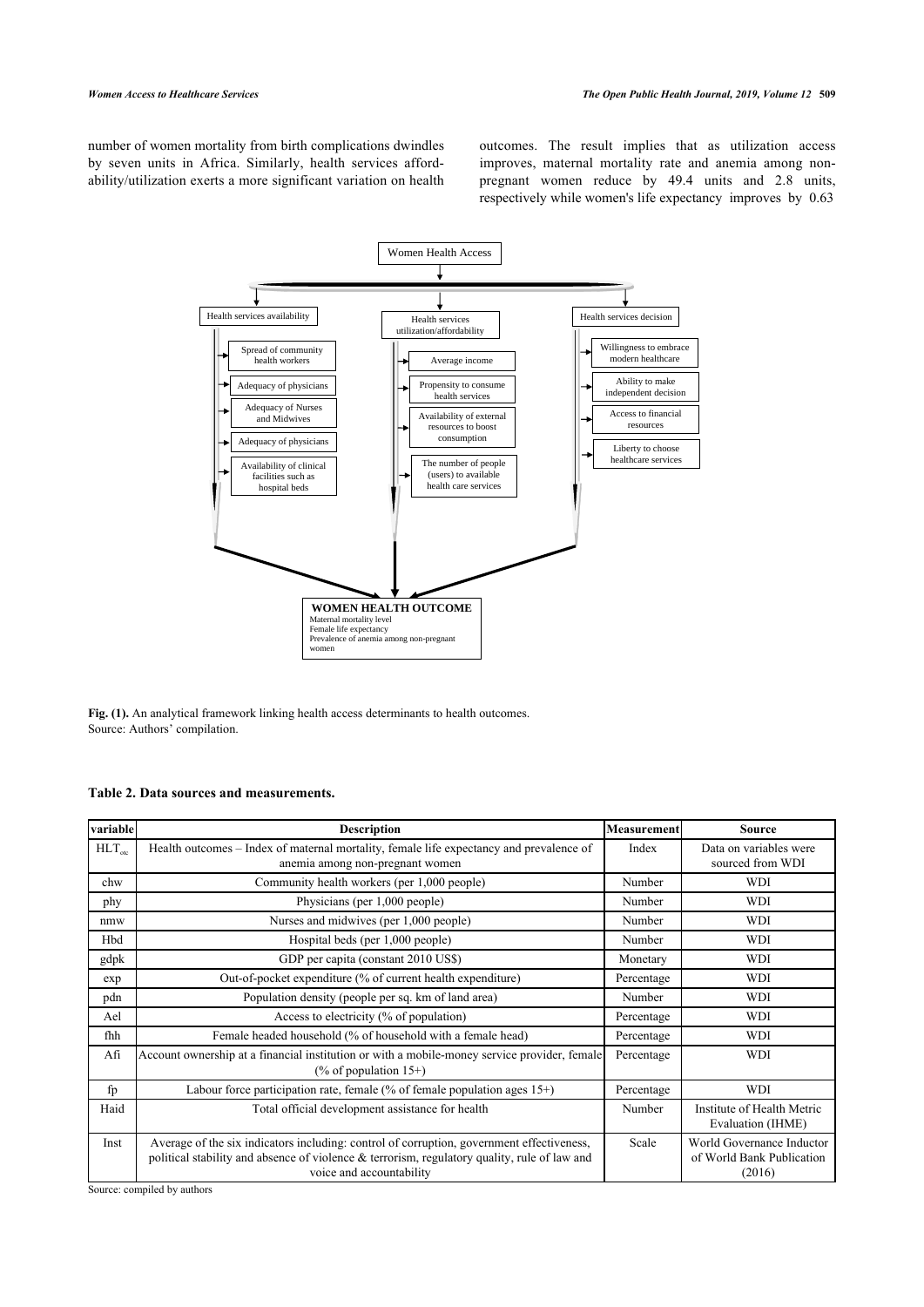<span id="page-6-0"></span>

|  |  |  | Table 3. Women health access (health services utilization). |  |
|--|--|--|-------------------------------------------------------------|--|
|  |  |  |                                                             |  |

| <b>Health Outcomes</b> |             |              |                |  |
|------------------------|-------------|--------------|----------------|--|
| <b>VARIABLES</b>       | mmr         | lxp          | npa            |  |
| gdpk                   | 0.00139     | 0.000596***  | $-0.000687***$ |  |
|                        | (0.00433)   | $(6.08e-05)$ | (0.000191)     |  |
| haid                   | 0.340       | $0.242***$   | $-0.162***$    |  |
|                        | (1.686)     | (0.0179)     | (0.0348)       |  |
| afi                    | 3.600***    | $-0.0351***$ | 0.0299         |  |
|                        | (0.442)     | (0.0107)     | (0.0191)       |  |
| fp                     | $-4.823***$ | $0.0447***$  | $0.0927***$    |  |
|                        | (0.550)     | (0.00737)    | (0.0181)       |  |
| fpri                   | $-0.277$    | 0.00101      | $-0.0290***$   |  |
|                        | (0.370)     | (0.00146)    | (0.00322)      |  |
| inst                   | $-43.89**$  | $-0.868***$  | $-1.291***$    |  |
|                        | (17.06)     | (0.0514)     | (0.190)        |  |
| pdn                    | $0.225**$   | $0.0191***$  | $0.0103*$      |  |
|                        | (0.0949)    | (0.00302)    | (0.00557)      |  |
| ael                    | $-5.639***$ | $0.0204***$  | $0.110***$     |  |
|                        | (0.468)     | (0.00425)    | (0.0179)       |  |
| poc                    | $-0.176$    | $0.00151*$   | $-0.00979***$  |  |
|                        | (0.218)     | (0.000897)   | (0.00222)      |  |
| L.mmr                  | $0.691***$  | $0.860***$   |                |  |
| L.lxp                  | (0.0261)    |              |                |  |
|                        |             | (0.0107)     |                |  |
| L.npa                  |             |              | $1.082***$     |  |
|                        |             |              | (0.0190)       |  |
| Constant               | 565.0***    | $-0.438$     | $-7.850***$    |  |
|                        | (57.31)     | (0.840)      | (2.081)        |  |
| Observations           | 599         | 622          | 622            |  |
| Number of id           | 42          | 43           | 43             |  |
| F-stat (p-values)      | 0.0000      | 0.0000       | 0.0000         |  |
| Sargan                 | 0.8703      | 0.8780       | 0.9404         |  |
| AR(1)                  | 0.0071      | 0.0401       | 0.0308         |  |
| AR(2)                  | 0.0006      | 0.0634       | 0.0390         |  |
| No. of instruments     | 18          | 18           | 18             |  |

Standard errors in parentheses \*\*\* p<0.01, \*\* p<0.05, \* p<0.1

units. The result suggests that the utilization and affordability of health services is an important determinant of women's health outcomes. In places where public health services are unavailable, access to the facilities remains a critical challenge due to population density or inadequate provisions. In cases where access is possible, the effective functioning of these services is limited due to social and economic challenges.

The indicator of socio-political crisis impacts women's health outcomes negatively, increasing maternal mortality rate and reducing women's life expectancy by 16.4 units and 0.37 units, respectively. This implies that the prevalence of political instability, violence and terrorism progressively worsens women's health outcomes in Africa. In the same manner, evidence obtained for institutions were similar to that of the socio-political crisis. This would not be unconnected to the weak quality of institutions in Africa, which has posed a major deterrent to economic prosperity and quality of life in Africa.

# **CONCLUSION**

The theoretical strands in literature and the scant empirical evidence support the fact that accessibility of maternal healthcare facilities and general health facilities are important in ensuring that lives are saved through the provision of essential maternal services. In Africa, access to healthcare services directly translates to the use of these services but when people cannot access life-saving healthcare services due to a number of barriers, the use of such services will be limited. The study examined the socio-economic deterrent of women access to healthcare services in Sub-Saharan Africa using the dynamic panel model for the period 1995-2015. The study adopted the system generalized method of the moment in order to overcome the inherent challenges of endogeneity associated with the model in the study. The study harmonized the theoretical strands in the literature by developing three categories of indicators to measure components of women's healthcare access. This includes; *i*. Health services availability; *ii*. Health services utilization; and *iii*. Health services decision.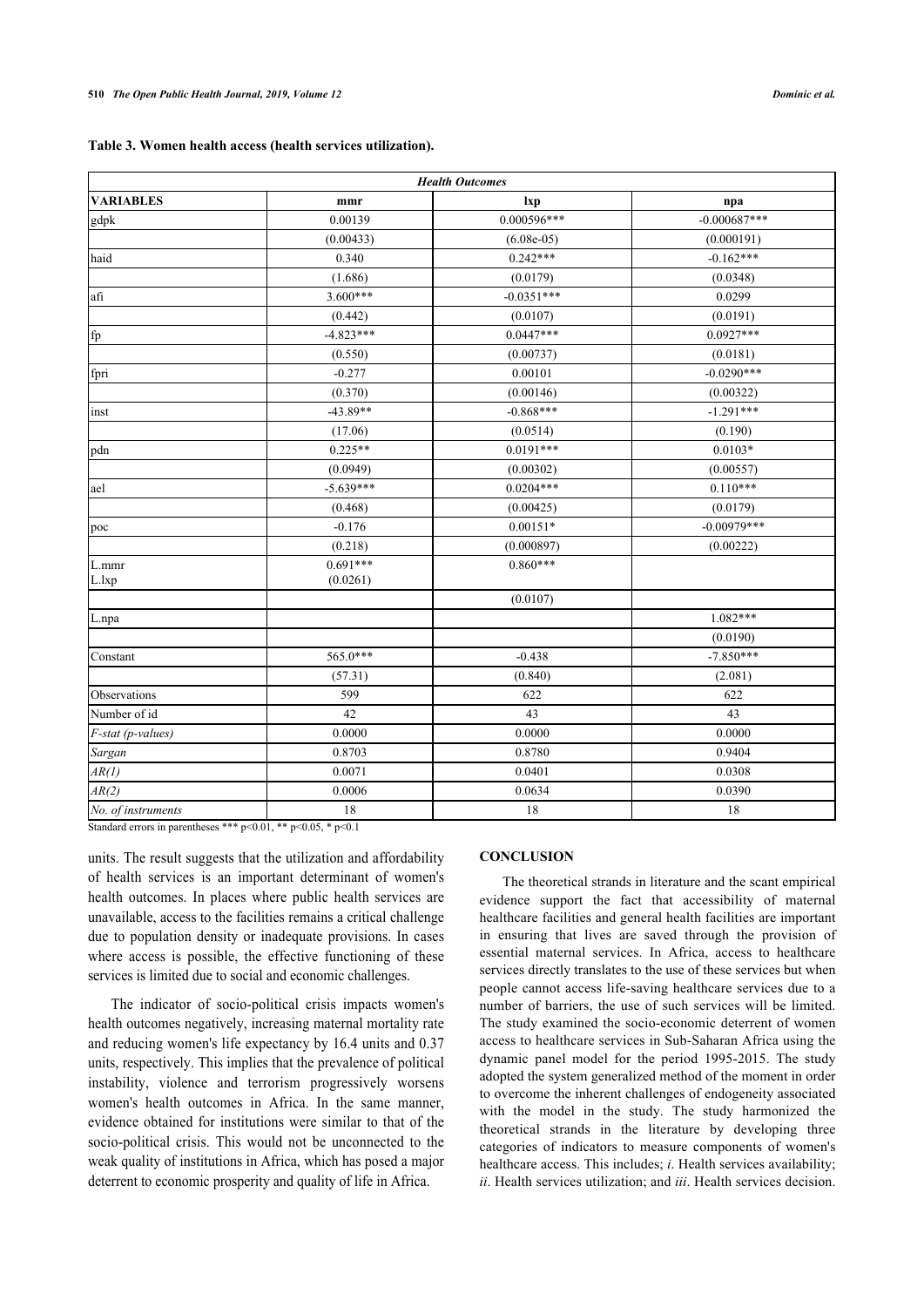Similarly, the study followed the theoretical framework of IOM (1993) in ascertaining the health access outcomes, this includes: morbidity (maternal mortality ratio), health status (female life expectancy), and patient satisfaction (prevalence of anemia among non-pregnant women).

The result indicates that health services availability improves women access to healthcare facilities in Africa. Specifically, provision of community health workers and physician improves female life expectancy and reduces the proportion of African non-pregnant women living with anemia. Similarly, the availability of nurses and midwives, and the provision of services such as adequate hospital beds space enhances the quality of healthcare service available to women in the region. Conversely, average income exerts a negligible contemporaneous effect on women's health outcomes in Africa. This would not be unconnected to the weak average income in Sub-Saharan African economies due to widening income inequality.

More so, socio-economic factors such as population density worsen health outcomes in Africa, reflecting the dense population of most African communities and the sparse distribution of healthcare facilities in these areas. Also, electricity access reduces maternal mortality ratio and enhances the life expectancy of women. This implies that enhanced provision of clean energy sources reduces the risk of exposure to dirty energy sources and enhances the effective use of support services in healthcare provisions. Private health expenditure, though improves life expectancy and reduces the prevalence of non-pregnant women living with anemia but does not exert any significant contemporaneous effect on maternal mortality ratio; thus, implying that the amount available as out-of-pocket spending on health is quite negligible to address complications arising from birth outcomes. Generally, women's health outcomes are less responsive to out-of-pocket expenditure.

Furthermore, the ability to make independent decisions in financing health access measured by female bank account ownership, female labour force participation, attainment of basic education, and female household headship was important in enhancing women's access by reducing maternal mortality ratio and prevalence of anemia among non-pregnant women. Most notably, in all categories of access determinants considered, health services utilization and/or affordability exert the most important effect on health outcomes in Africa. This is consistent with the assertion by Donabedian (1972) who argued that proof of health access is the use of services and not the presence of a provider. From the foregoing, it is obvious that critical attention is needed in developing a health access

### **APPENDIX**

**Table 1. Women Health Access (Indexes).**

framework that will ensure the provision of healthcare facilities within the space and income of the people. The government of African economies needs to consciously improve health services availability and most importantly improve capital budgetary allocation in the provision of support services that are needed for efficient and effective healthcare service delivery.

In addition, other important determinants of health outcomes were considered including: total official health development assistance, institutions and prevalence of political instability, and violence and terrorism in Africa. The result shows that in virtually all cases, health aid and institutions improve women's health outcomes while the crisis worsens health outcomes in Africa. Hence, there is a need to further ensure that health development assistance is channelled into appropriate areas of healthcare provisions as evaluated from time to time. Also, the disbursement of aid fund should not be shrouded in secrecy, communities should be consulted and intimated on the appropriate and available healthcare provision plans, in order to own it and access as at when due. Finally, there is a need to strengthen institutions in order to ensure appropriate and adequate disbursement of health funds and ensure adequate discharge of healthcare services by providers.

# **ETHICAL APPROVAL AND CONSENT TO PARTICIPATE**

Not applicable.

#### **HUMAN AND ANIMAL RIGHTS**

Not applicable.

## **CONSENT FOR PUBLICATION**

Not applicable.

#### **AVAILABILITY OF DATA AND MATERIALS**

The data supporting the findings of this research are available within the article

#### **FUNDING**

None declared.

### **CONFLICT OF INTEREST**

The authors declare that there is no conflict of interest, financial or otherwise.

# **ACKNOWLEDGEMENTS**

Declared none.

| <b>Health Outcomes</b>                |              |             |          |  |  |
|---------------------------------------|--------------|-------------|----------|--|--|
| <b>VARIABLES</b><br>Mmr<br>lxp<br>npa |              |             |          |  |  |
| loda_t                                | $-0.0892***$ | $0.262***$  | $-0.793$ |  |  |
|                                       | (0.0222)     | (0.0458)    | (1.387)  |  |  |
| ht_ser_ind                            | $0.173**$    | $-0.287***$ | $-7.060$ |  |  |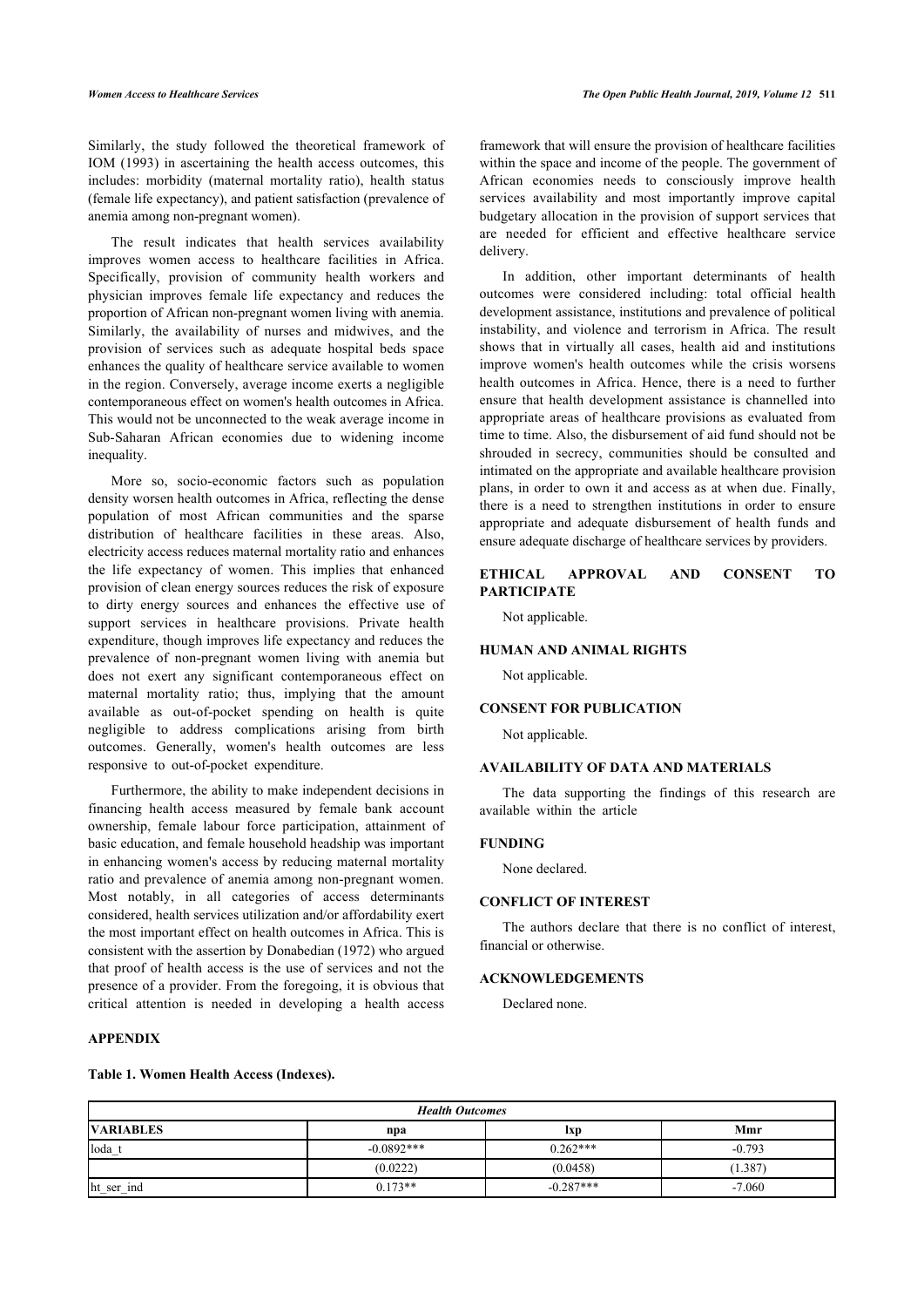# **512** *The Open Public Health Journal, 2019, Volume 12 Dominic et al.*

| (Appendix - Table 1) contd |  |  |
|----------------------------|--|--|
|----------------------------|--|--|

| <b>Health Outcomes</b>    |             |             |             |  |
|---------------------------|-------------|-------------|-------------|--|
| <b>VARIABLES</b>          | npa         | lxp         | Mmr         |  |
|                           | (0.0862)    | (0.0895)    | (5.187)     |  |
| htser_uti_ind             | $2.841***$  | $0.628*$    | $-49.38***$ |  |
|                           | (0.843)     | (0.374)     | (12.90)     |  |
| htser_dec_ind             | $-0.570***$ | $-0.372**$  | 16.46***    |  |
|                           | (0.0933)    | (0.174)     | (3.561)     |  |
| $psv_2$                   | $-0.0874$   | $0.452***$  | 55.97***    |  |
|                           | (0.0879)    | (0.101)     | (7.470)     |  |
| Inst                      | 0.0194      | $-0.926***$ | $71.14***$  |  |
|                           | (0.276)     | (0.248)     | (7.335)     |  |
| $\mathbf{L}.\mathsf{npa}$ | $1.059***$  | $0.892***$  |             |  |
| L.lxp                     | (0.0100)    |             |             |  |
|                           |             | (0.0188)    |             |  |
| L.mmr                     |             |             | $0.741***$  |  |
|                           |             |             | (0.0159)    |  |
| Observations              | 266         | 266         | 261         |  |
| Number of id              | 23          | 23          | 23          |  |
| F-stat (p-values)         | 0.0000      | 0.0000      | 0.0000      |  |
| Sargan                    | 0.9902      | 0.8681      | 0.9003      |  |
| AR(I)                     | 0.0011      | 0.0231      | 0.0042      |  |
| AR(2)                     | 0.0023      | 0.0004      | 0.0321      |  |
| No. of instruments        | 18          | 18          | 18          |  |

Standard errors in parentheses

#### \*\*\* p<0.01, \*\* p<0.05, \* p<0.1

# **Table 2. Women Health Access (Health Services Availability).**

| <b>Health Outcomes</b> |             |                |              |
|------------------------|-------------|----------------|--------------|
| <b>VARIABLES</b>       | mmr         | lxp            | npa          |
| Gdpk                   | 0.000253    | $-0.000486***$ | $-0.000218$  |
|                        | (0.00950)   | (0.000107)     | (0.000149)   |
| loda t                 | $-24.11***$ | $0.200***$     | $-0.190***$  |
|                        | (3.544)     | (0.0424)       | (0.0256)     |
| afi                    | $-1.099***$ | $-0.0117**$    | $0.0950***$  |
|                        | (0.423)     | (0.00503)      | (0.0285)     |
| fp                     | $-1.186***$ | $0.0470***$    | $-0.0712***$ |
|                        | (0.422)     | (0.0126)       | (0.0120)     |
| fpri                   | $1.019***$  | 0.00182        | $-0.0182***$ |
|                        | (0.271)     | (0.00245)      | (0.00242)    |
| inst                   | $-59.61**$  | $-0.867***$    | $-0.239$     |
|                        | (25.49)     | (0.203)        | (0.315)      |
| chw                    | 97.76***    | $1.519***$     | $-2.488***$  |
|                        | (19.66)     | (0.349)        | (0.899)      |
| phy                    | $203.3***$  | $0.915**$      | $-3.359***$  |
|                        | (33.70)     | (0.463)        | (0.901)      |
| nmw                    | $-17.38***$ | $-0.108**$     | 0.125        |
|                        | (2.822)     | (0.0456)       | (0.0811)     |
| L.mmr                  | $0.695***$  | $0.954***$     |              |
| L.lxp                  | (0.0224)    |                |              |
|                        |             | (0.0126)       |              |
| L.npa                  |             |                | $1.021***$   |
|                        |             |                | (0.0207)     |
| Constant               | $517.1***$  | $-3.715**$     | $7.765***$   |
|                        | (47.23)     | (1.475)        | (1.701)      |
| Observations           | 337         | 346            | 346          |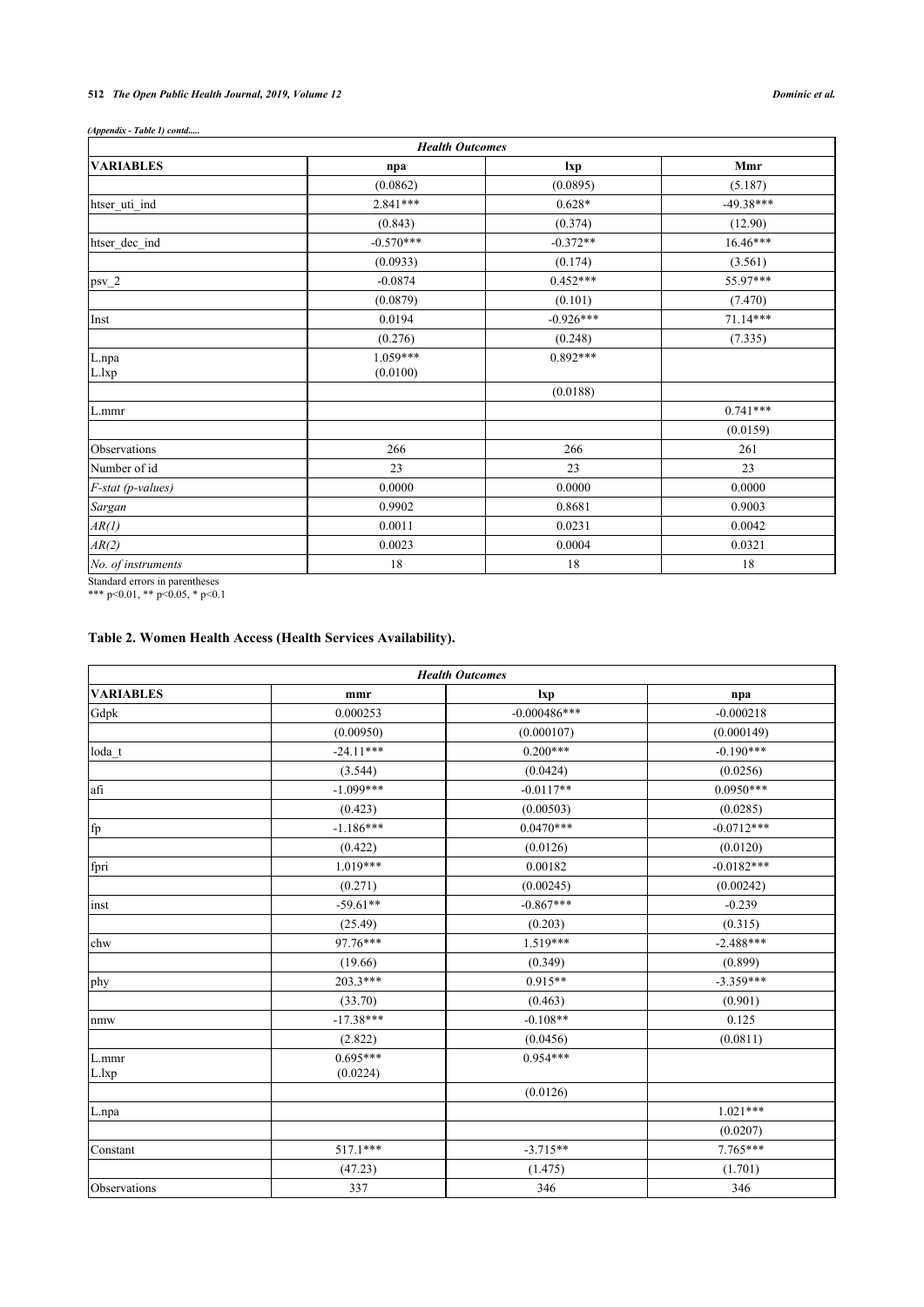*(Appendix - Table 2) contd.....*

| <b>Health Outcomes</b> |        |        |        |
|------------------------|--------|--------|--------|
| <b>VARIABLES</b>       | mmr    | lxp    | npa    |
| Number of id           | 29     | 29     | 29     |
| $F$ -stat (p-values)   | 0.0000 | 0.0000 | 0.0000 |
| Sargan                 | 0.9262 | 0.9601 | 0.7903 |
| AR(1)                  | 0.0010 | 0.0081 | 0.0102 |
| AR(2)                  | 0.0009 | 0.0754 | 0.0075 |
| No. of instruments     | 18     | 18     | 18     |
|                        |        |        |        |

Standard errors in parentheses \*\*\* p<0.01, \*\* p<0.05, \* p<0.1

### **Table 3. Women Health Access (Health Services Decision).**

| <b>Health Outcomes</b> |                         |               |               |  |
|------------------------|-------------------------|---------------|---------------|--|
| <b>VARIABLES</b>       | Mmr                     | lxp           | <b>Npa</b>    |  |
| gdpk                   | $-0.0167***$            | $0.000908***$ | $0.000636***$ |  |
|                        | (0.00500)               | (0.000114)    | (0.000226)    |  |
| haid                   | $-2.891*$               | $0.489***$    | $-0.436***$   |  |
|                        | (1.746)                 | (0.0204)      | (0.0408)      |  |
| afi                    | $-2.873***$             | $-0.0469***$  | 0.0142        |  |
|                        | (0.487)                 | (0.0126)      | (0.0227)      |  |
| fp                     | $-2.288***$             | $0.0842***$   | $-0.0386***$  |  |
|                        | (0.246)                 | (0.0117)      | (0.0102)      |  |
| fpri                   | $0.374*$                | 0.00172       | $0.00481*$    |  |
|                        | (0.196)                 | (0.00114)     | (0.00286)     |  |
| inst                   | $15.03*$                | $-1.311***$   | $-1.384***$   |  |
|                        | (7.740)                 | (0.108)       | (0.192)       |  |
| fhh                    | $3.253***$              | $-0.0859***$  | $-0.110***$   |  |
|                        | (0.864)                 | (0.00633)     | (0.0186)      |  |
| L.mmr<br>L.lxp         | $0.820***$<br>(0.00644) | $0.869***$    |               |  |
|                        |                         | (0.00998)     |               |  |
| L.npa                  |                         |               | $1.019***$    |  |
|                        |                         |               | (0.00985)     |  |
| Constant               | $265.3***$              | $-5.845***$   | 9.079***      |  |
|                        | (21.43)                 | (1.258)       | (1.473)       |  |
| Observations           | 522                     | 542           | 542           |  |
| Number of id           | 36                      | 37            | 37            |  |
| F-stat (p-values)      | 0.0000                  | 0.0000        | 0.0000        |  |
| Sargan                 | 0.9622                  | 0.6982        | 0.8853        |  |
| AR(1)                  | 0.0011                  | 0.0231        | 0.0042        |  |
| AR(2)                  | 0.0023                  | 0.0004        | 0.0321        |  |
| No. of instruments     | 18                      | $18\,$        | 18            |  |

Standard errors in parentheses \*\*\*  $p<0.01$ , \*\*  $p<0.05$ , \*  $p<0.1$ 

# <span id="page-9-5"></span><span id="page-9-0"></span>**REFERENCES**

- [1] Ogundipe OM, Olurinola OI, Ogundipe AA. Health Interventions and Child Health in Sub-Saharan Africa: Assessing the impact of the millennium development goal. J Sustain Dev 2016; 9(1): 187-201. [\[http://dx.doi.org/10.5539/jsd.v9n1p187](http://dx.doi.org/10.5539/jsd.v9n1p187)]
- <span id="page-9-6"></span><span id="page-9-1"></span>[2] Sumaiya A, Rafiqul I, Tanvir H. Antenatal Care during Pregnancy: A study on naogaon district of bangladesh. Soc Sci 2008; 3(8): 537-41.
- <span id="page-9-7"></span><span id="page-9-2"></span>[3] World Health Organization. Trends in maternal mortality: 1990 to 2015 Estimates developed by WHO, UNICEF, UNFPA, World Bank and UN Population Division. Geneva: World Health Organization 2015.
- <span id="page-9-8"></span><span id="page-9-3"></span>[4] World Health Organization. Maternal mortality in 2005: Estimates developed by WHO, UNICEF, UNFPA, and the World Bank. Geneva: World Health Organization 2008; p. 48.
- <span id="page-9-4"></span>[5] Ministry of Health {FMOH} Integrated Maternal, Newborn and Child

Health Strategy. Abuja: Federal Ministry of Health 2007.

[6] Shah IH, Say L. Maternal mortality and maternal care from 1990-2005: uneven but important gains. Maternal mortality and morbidity: Is pregnancy getting safer for women? Reprod Health Matters 2007; 15(30): 17-27.

[\[http://dx.doi.org/10.1016/S0968-8080\(07\)30339-X](http://dx.doi.org/10.1016/S0968-8080(07)30339-X)] [PMID: [17938067\]](http://www.ncbi.nlm.nih.gov/pubmed/17938067)

- [7] World Health Organization. Improving health, nutrition, and population outcomes in sub-saharan africa: The role of the world bank. Washington, DC: World Bank 2005.
- [8] Kayongo M, Rubardt M, Butera J, Abdullah M, Mboninyibuka D, Madili M. Making EmOC a reality—CARE's experiences in areas of high maternal 2006.
- [9] Essendi H, Mills S, Fotso JC. Barriers to formal emergency obstetric care services' utilization. J Urban Health 2011; 88(Suppl. 2): S356-69. [\[http://dx.doi.org/10.1007/s11524-010-9481-1\]](http://dx.doi.org/10.1007/s11524-010-9481-1) [PMID: [20700769](http://www.ncbi.nlm.nih.gov/pubmed/20700769)]